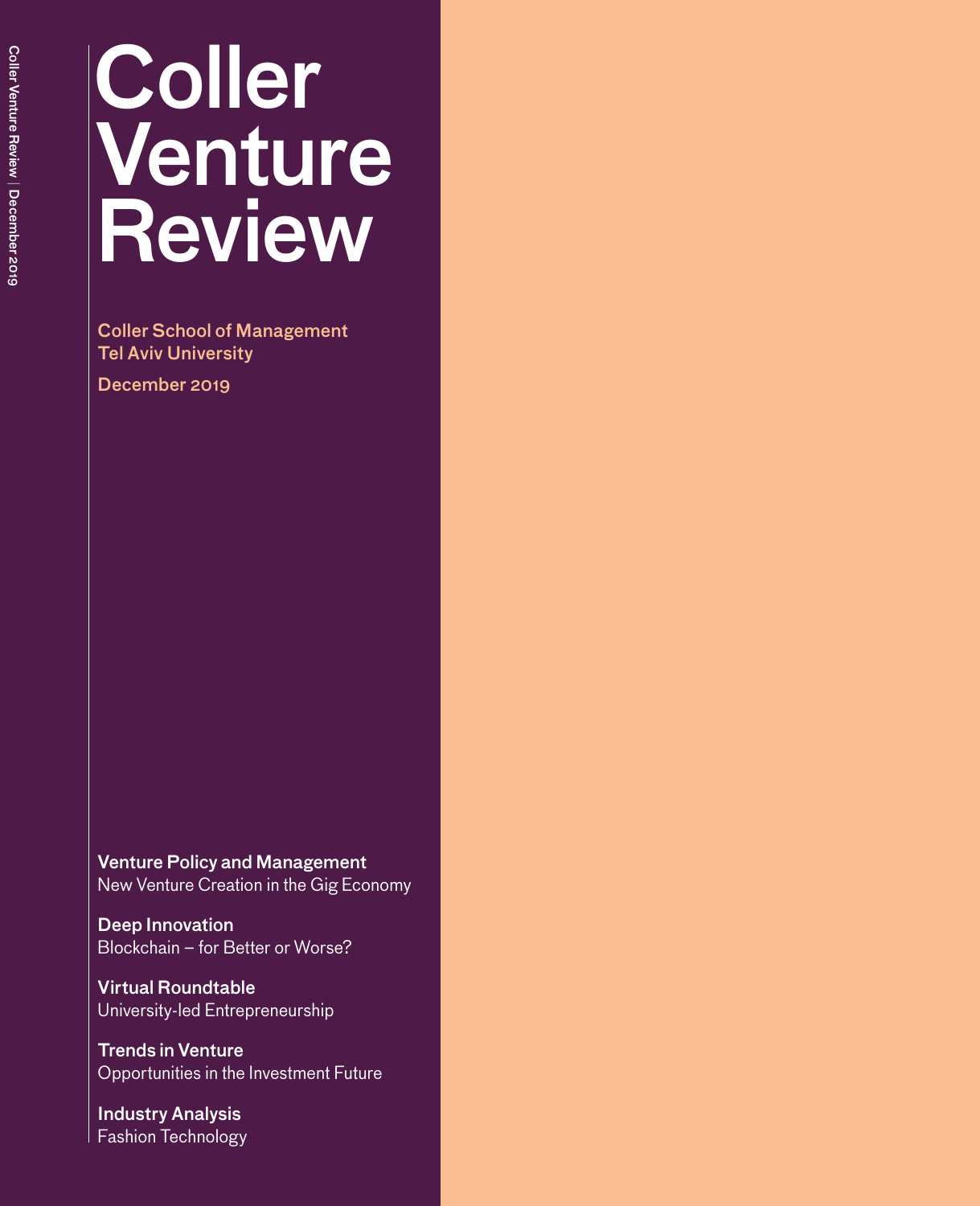# Letter from the Editor

Foller *Venture Review*, the flagship<br>journal of the Coller Institute of<br>Venture at Tel Aviv University,<br>relaunches with this issue in a<br>new format. To start, we retain our core journal of the Coller Institute of Venture at Tel Aviv University, relaunches with this issue in a new format. To start, we retain our core focus on bringing together theory and practice. We believe that fostering the dialog between academics and practitioners is critical to successful and sustainable new venture creation. It broadens our perspective and the range of views we can integrate into a new synthesis. In its most applied perspective, it helps us engage in new ways of thinking related to the conceptualization, financing, and execution of innovation and new venture creation.

While our core focus has remained consistent, our approach to tackling the content has evolved. In each issue, starting with the current one, we address four sections: Venture Policy and Management; Deep Innovation; Trends in Venture; and, to support future generations of researchers, Industry Analysis. Each section includes the perspective of both academics and practitioners.

In addition, we also report insights from the perspective of a Virtual Roundtable, to bring together global leaders in a specific field of interest – in this case, universityled entrepreneurship. We expect that future issues of the Journal will include case studies to help isolate best practices, and a reader's digest of outstanding articles in the fields of entrepreneurship, innovation and new venture creation.

Bridging the dialog between theory and practice is particularly significant at a time when action-oriented entrepreneurs must rapidly adapt from the field. This presents a rare opportunity to develop generalizable new insights and feedback loops. The imperative is even greater when one considers that the substantive outcome we seek to address – successful and sustainable new venture creation – can affect life-altering fields including health, education, food, agriculture and many others.

This is the place to thank Leslie Broudo Mitts, our Managing Editor, for her endless efforts and dedication, Josh Lerner, our Associate Editor from Harvard Business School, for his insightful comments and suggestions and Tal Sossover, our editorial assistant. Special thanks to all our contributors, colleagues, and collaborators worldwide for their dedication and vision.

While the results of our work will not be measurable in weeks or months, we hope this first step can help guide our future. We welcome any comments and suggestions from our readers that will help us improve the value of *Coller Venture Review* to its readership.

Sincerely,

Brigan

Moshe Zviran *Editor-in-Chief*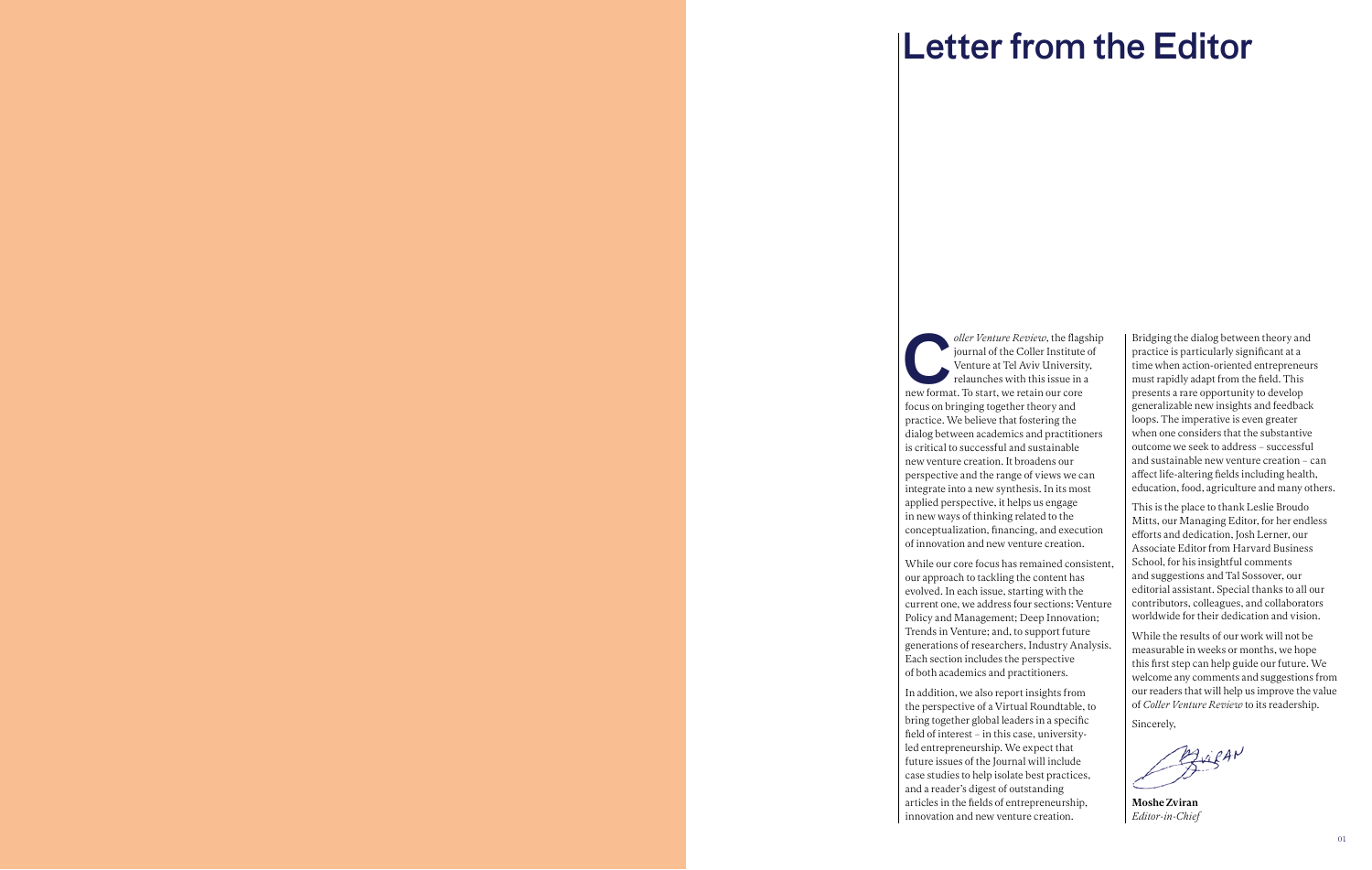4

# Coller **Venture** Review <sup>New Venture</sup> Creation in the Crig<br> **Review** 7 3 Steps to Build a Labor Market

32

- for the Gig Economy Diane Mulcahy *Author,* The Gig Economy
- 14 The Future of Cities in the Gig Economy

Carmen Ferrigno *Vice President Communications, Saint-Gobain Corporation*

# 23 The Challenge Regulating Big Tech Platforms

Eric K. Clemons *Professor of Operations and Information Management, The Wharton School, University of Pennsylvania*

## 35 Blockchain Revolution Without the Blockchain? Hanna Halaburda

*Associate Professor of Technology, Operations and Statistics, Stern School of Business, New York University*

# 44 The Darker Side of Blockchain

Nouriel Roubini *Professor of Economics and International Business, Stern School of Business, New York University*

# 50 Blockchain as a Solution to Cyber Threats in the Smart Grid of the Future

Jacob Mendel *Head of the Cyber-Security Track, Coller School of Management, Tel Aviv University*

Venture Policy and Management New Venture Creation in the Gig Economy

Deep Innovation Blockchain — for Better or Worse?

Coller School of Management Tel Aviv University



# 56 92

82

# 77 Bringing Entrepreneurial Theory to Practice in the Classroom

Michellana Jester *Lecturer and Course Faculty Lead, MIT Sloan School of Management*

# 94 The Impact of Technology on the Global Fashion Supply Chain

Jacqueline M. Jenkins *Executive Director of Strategic Planning and Innovation, Fashion Institute of Technology*

Freddy Boey *Deputy President, National University of Singapore*

Anjani Jain *Deputy Dean, Yale School of Management* 

Jonathan Levin *Dean, Graduate School of Business, Stanford University*

Stephen Spinelli *President, Babson College*

Kar Yan Tam *Dean, The Hong Kong University of Science and Technology*

Moshe Zviran *Dean, Coller School of Management, Tel Aviv University* 

85 Democratizing the World of Venture Capital Jonathan Medved *Founder and CEO, OurCrowd*

# Industry Analysis Fashion Technology

# Virtual Roundtable University-led Entrepreneurship

# Trends in Venture Opportunities in the Investment Future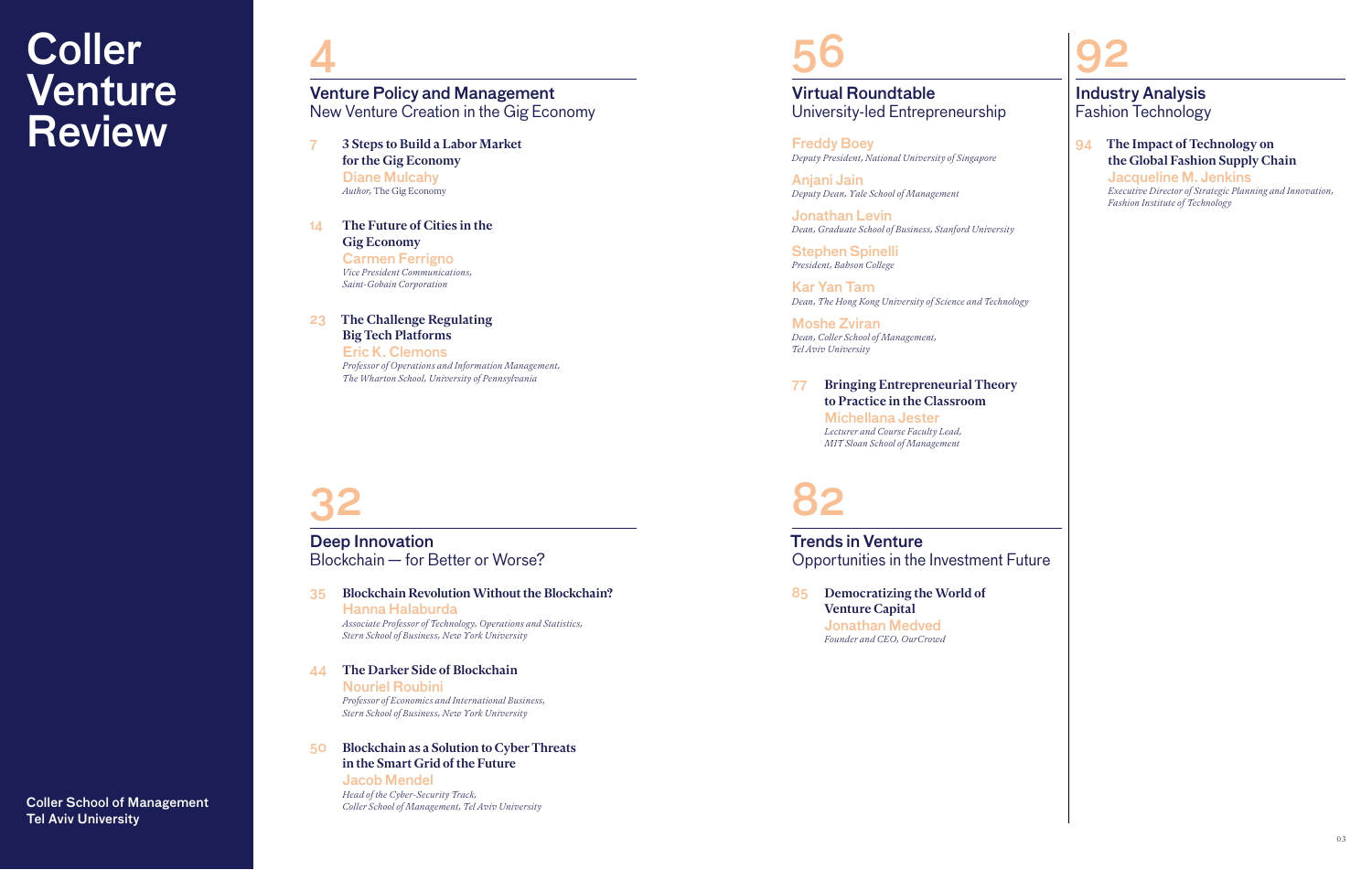# Trends in Venture Opportunities in the Investment Future



Trends in Venture section addresses change<br>in a new venture creation over the last twenty-<br>five years. This issue considers a visionary's<br>practical perspective on leading change and<br>sharing wealth. in a new venture creation over the last twenty-

five years. This issue considers a visionary's practical perspective on leading change and sharing wealth. Jonathan Medved, Founder and CEO of OurCrowd, considers not global risk but ways to reduce risk for individual investors. Medved's democratization of the venture capital investment process helps us to consider how private and traditionally hard-to-access financial markets can be made accessible equitably, and how even small investors can participate in a future of transformative and profitable new venture creation.

# **Overview**

# 85

Democratizing the World of Venture Capital

Jonathan Medved *Founder and CEO, OurCrowd*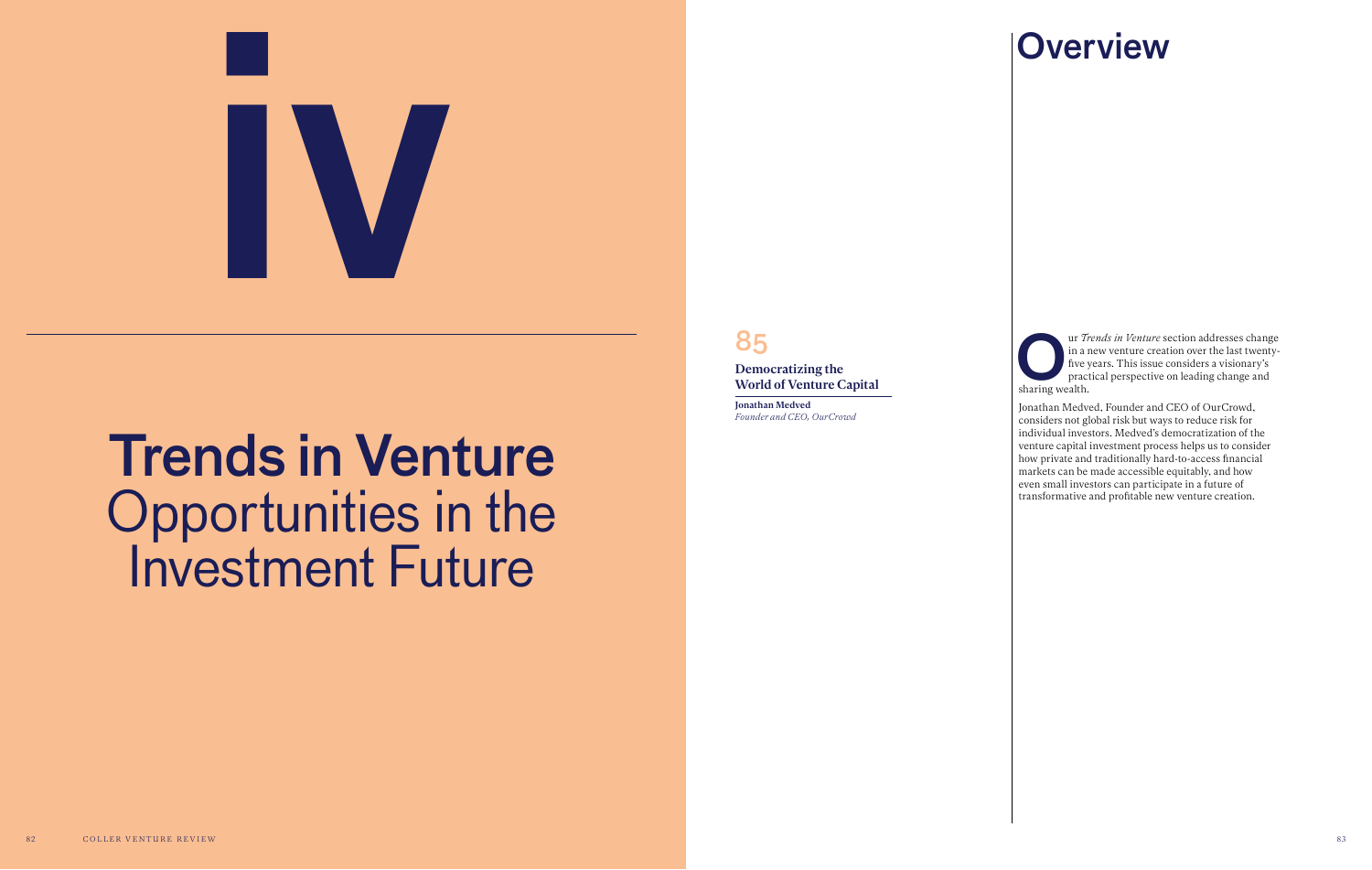*OurCrowd has been committed to democratize access to venture capital while maintaining best venture practices for a new class of investors.*

*The opportunity and time for OurCrowd's innovations are driven by a number of factors. These include consistent high returns in the asset class, which nevertheless have benefitted only a small subset of investors; increasing difficulty in accessing the best deals, as top deals stay private longer and then IPO at extraordinary valuations. On top of the above, all but the most sophisticated investors have not been granted standard economic preferences, which are critical to offset risk and preserve upside.*

# Opportunity and Differentiation

*Compared to other seemingly similar "crowdfunding" platforms, the OurCrowd platform is distinguished in a number of ways. Testimony to its vision and success in education, it currently has 40,000 accredited investors from over 180 countries who access highly curated individual venture deals and venture capital fund. The emphasis is on investing relatively large amounts from aggregated individuals and institutions via an LP/ GP structure. Median check size is \$3.5M per portfolio deal, with many companies raising amounts beyond \$10M.* •

If growth opportunities have shifted — not all the way, but to a substantial extent — into private markets and ordinary investors don't have access to them, that's not good… It's hard to give individuals access to private markets. Can we have a fund structure to ensure that ordinary investors are getting the same deal?

"

Jay Clayton Chairman US Securities and Exchange Commission September 19, 2019

Jonathan Medved *Founder and CEO, OurCrowd*



# Democratizing the **World of Venture Capital**<br>
Founder and CEO, OurCrowd<br>
Founder and CEO, OurCrowd<br> **S** *CourCrowd has been committed*<br>
to *democratize access to venture*<br> **S** *CourCrowd has been committed*<br> **of** *Simple intermating best*<br>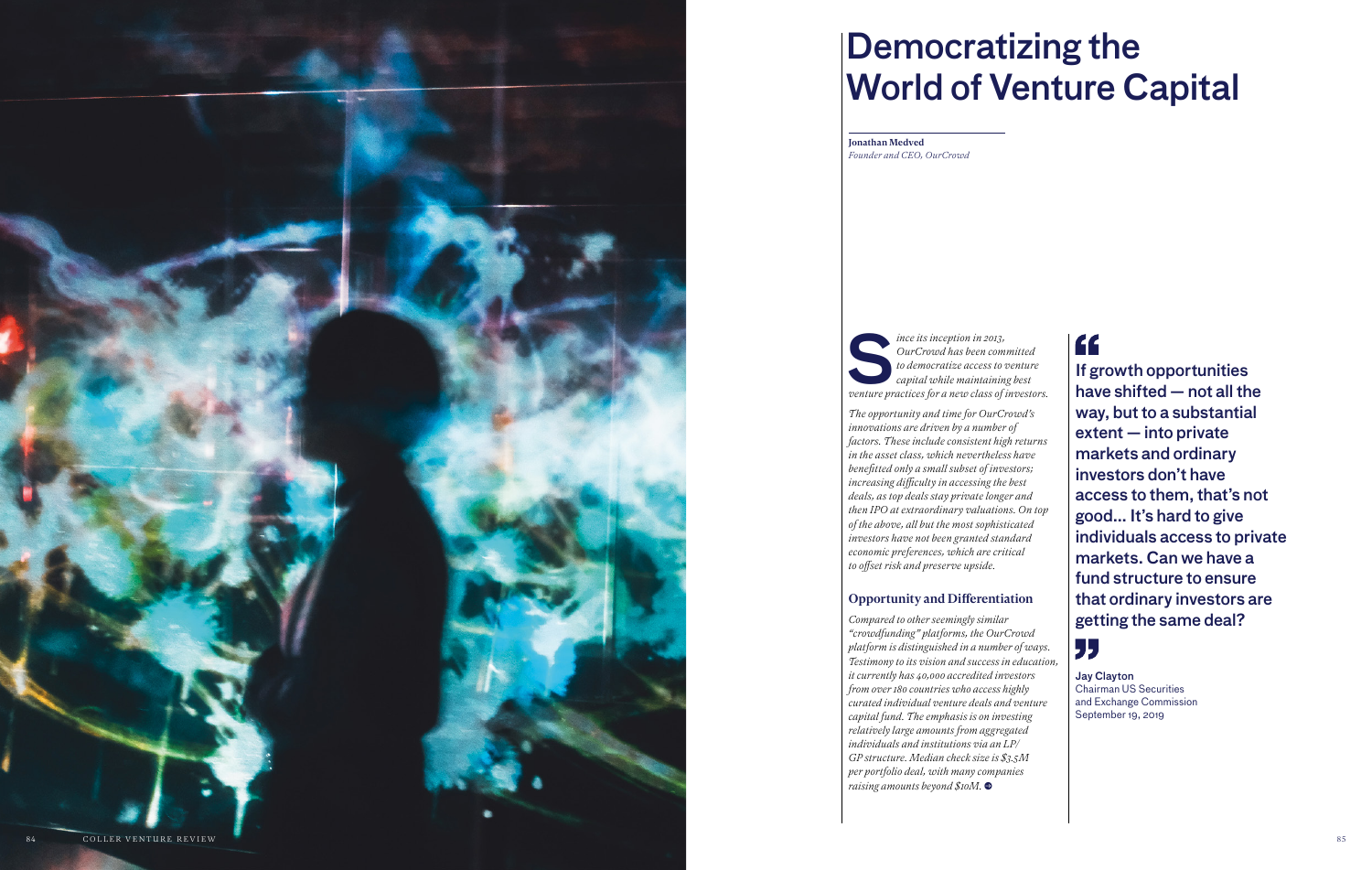*OurCrowd has already invested in over 200 portfolio companies and 19 funds, and has had 36 portfolio exits to date, including leading companies such as Beyond Meat (BYND), JUMP Bikes (sold to Uber), Wave (sold to H&R Block), and Argus (sold to Continental).* 

*OurCrowd often leads its deals; invests alongside leading venture funds; gets Board seat representation in a majority of its deals; purchases preferred stock; and receives anti-dilution protection, pre-emptive rights and liquidation preferences – just like traditional venture investors.* 

*The model has proven successful thus far. OurCrowd has been recognized by Pitchbook since 2014 as the most active venture investor in the highly competitive Israeli venture market, achieving this status only one year after its launch.* 

*OurCrowd – and the idea behind it – might have reached the market at the right time.*

# Democratizing Access to Venture Investing – and Offsetting Risk

Venture capital as an asset class has performed well for its investors over the decades, in fact generally outperforming all other asset classes. And yet, it has been the most esoteric, most inaccessible asset class even for many large institutional investors. The number of institutions that have significant commitments to venture is actually rather limited; accredited and ordinary investors can only dream. Yet, particularly as fast-growing companies stay private longer and seem to take forever to go public, it is clear that the need to open up access to this closed club of venture investing is becoming imperative. The question is how to execute on this "democratization" in a way that will both benefit the venture ecosystem and the companies it serves, as well as provide compelling returns and protections for a broad range of new investors.

Jay Clayton's galvanizing call to democratize access to venture is understandable given the history. As the table below shows, the 25-year IRR for Venture topquartile performance averages 31%, far exceeding Private Equity's 13%.

" Increased commitments to venture capital and the formation of mega funds – like the \$100B Softbank Vision Fund – have driven dramatic growth in venture capital investments globally

"

## Comparative Returns by Asset Class

— Venture capital (VC) involves investment in start-ups, often with new business models and products, which have potential for significant growth

— Average returns (IRR) for venture capital have historically exceeded those for other asset classes

As an example, the number of Unicorns significantly increased in just 14 months, from 279 in February 2018 to 452 in May 2019, and had a combined valuation of \$1.6T. This was demonstrated in a striking manner by renowned venture investor Mark Andreesen when he compared the returns offered to public investors in the "good old days" when they invested in the IPOs of Microsoft, Apple, Amazon, and Oracle vs. today when IPOs such as Uber already had an \$82B offering value (since down over 30%) and investors refuse to support the prices of over-inflated IPOS, famously tanking the planned public debut of WeWork at \$47B. Frustrated investors, both individual and institutional, are asking why  $\bullet$ 

Source: Pitchbook. Notes: 1. Cambridge Associates Global Venture Capital, Global Private Equity, and Global Real Estate Benchmarks Return Report. Private equity asset class excludes venture capital, 5-,10-, 15-, 20-, and 25-year returns representative of average pooled IRR for vintages dating back from 2014. Top quartile returns for all asset classes shown. Large-cap equity proxy is Lipper aggregated US largecap equity fund performance. High yield bond proxy is Lipper aggregated high yield bond fund performance. Aggregate core bond proxy is Lipper aggregated core bond fund performance. Returns as of Dec. 31, 2015. Sample size for each asset listed is as follows: venture capital: 91–440; private equity: 174–630; real estate; 71–207; large-cap equity; 62–674; high yield bonds: 30–421; and aggregate core bond: 22–385.

nsidered one of the ntinues to maintain a well-diversified, equity-oriented portfolio with a growing share allocated to Venture Capital.

| <b>Asset</b>           | 5-Year | 10-Year | 15-Year | 20-Year | 25-Year |
|------------------------|--------|---------|---------|---------|---------|
| <b>Venture Capital</b> | 13%    | 13%     | $11\%$  | 21%     | 31%     |
| <b>Private Equity</b>  | 12%    | 14%     | 13%     | $12\%$  | 13%     |
| <b>Real Estate</b>     | $11\%$ | 8%      | 7%      | 7%      | 8%      |
| Large-cap Equity       | $10\%$ | 13%     | 8%      | 7%      | 10%     |
| <b>Bonds</b>           | 3%     | 3%      | 4%      | 5%      | 5%      |

Yale University Endowment, a leading institutional investor led by the legendary David Swensen, over the years has "captured great value from the illiquidity premium of alternative assets" and made outsize commitments to Venture Capital as part of a fundamental core of its asset-allocation strategy. In fact, Yale has announced that it is upping its commitment to Venture Capital to a whopping 21.5% as target for 2020.

These increased commitments to Venture Capital and the formation of mega funds – like the \$100B Softbank Vision Fund – have driven dramatic growth in Venture Capital investments globally, rising from \$175B in 2017 to over \$255B in 2018. In Israel, one of the world's Venture Capital hotbeds, the growth rate in venture investments has been even more impressive, rising from \$2.4B in 2013 to \$6.4B in 2018, with more than \$8B projected to be invested in 2019.

This funding bonanza has led companies to stay private longer and put off their eventual public offerings until they have long crossed over into "Unicorn" status (start-ups with a valuation of at least \$1B). This extended Unicorn runway reduces the eventual returns offered to investors who buy the IPOs when they ultimately go public.

## Yale's endowment allocation to venture capital continues to grow

Surpassed \$30B mark as of June 30th 2019

| 2018<br>Actual | 2020<br><b>Target</b> |
|----------------|-----------------------|
| 26.1%          | 23.0%                 |
| 19.0%          | 21.5%                 |
| 14.1%          | 16.5%                 |
| 15.3%          | 13.8%                 |
| 10.3%          | $10.0\%$              |
| 10.3%          | 7.0%                  |
| 7.0%           | 5.5%                  |
| 3.5%           | 2.8%                  |
| 100%           | 100%                  |

| <b>Target</b>                                                                                                 |
|---------------------------------------------------------------------------------------------------------------|
| 23.0%                                                                                                         |
| 21.5%                                                                                                         |
| 16.5%                                                                                                         |
| 13.8%                                                                                                         |
| 10.0%                                                                                                         |
| 7.0%                                                                                                          |
| 5.5%                                                                                                          |
| 2.8%                                                                                                          |
| 100%                                                                                                          |
| 100%<br>Yale's Endowment Allocation, considered one of the<br>premier endowment models, continues to maintain |
|                                                                                                               |

JUMP Bikes – aquired by Uber in April 2018

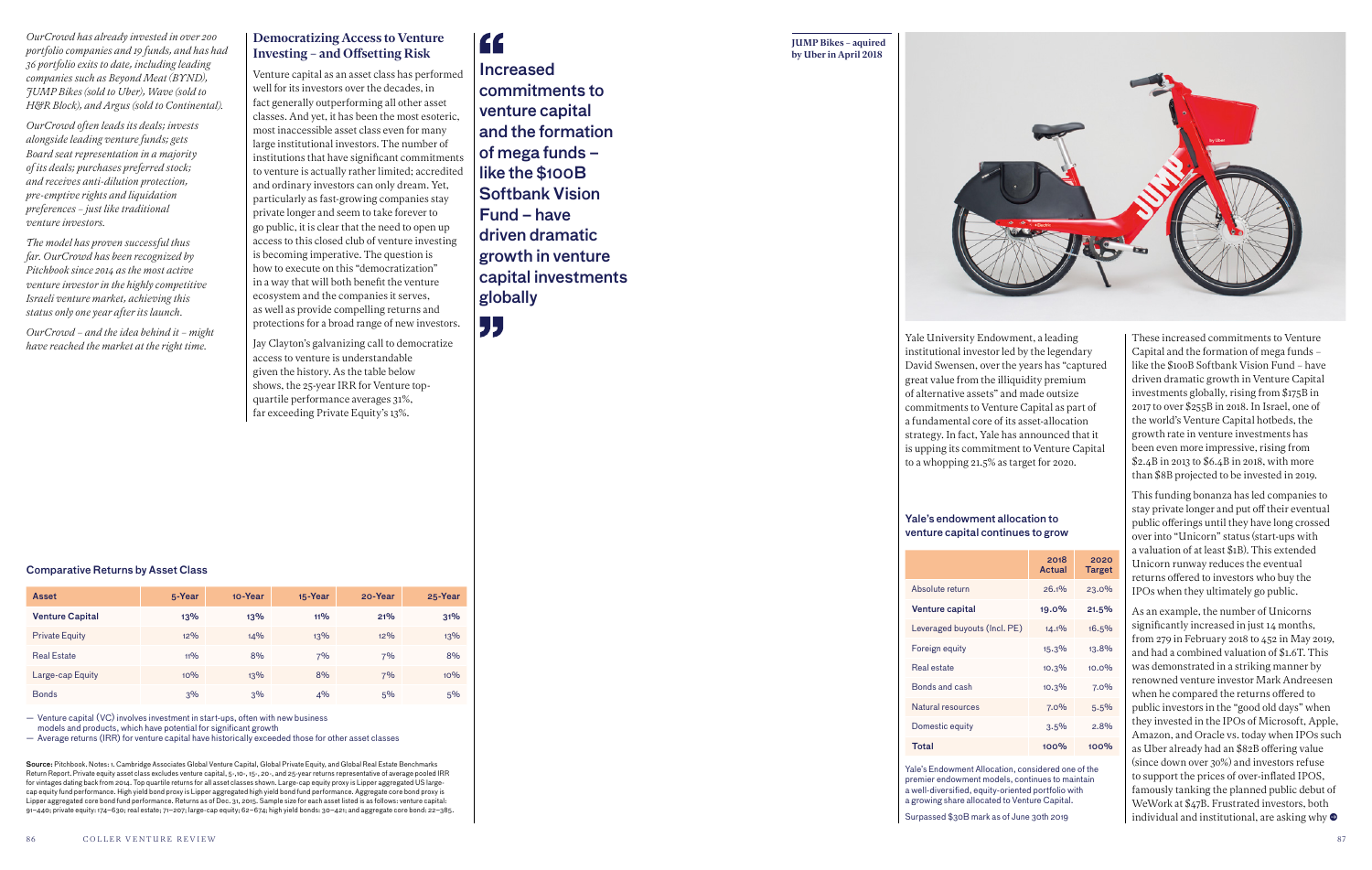## they were not able to invest together with the lucky few in Uber's \$1.3M angel funding round.

Net net, the problem is that unless one is lucky and well connected enough to be "invited" to join such a round, getting into quality Venture Capital deals and funds is very difficult. As an individual, participation in angel funding is totally dependent on who one knows, and is very localized. If you live in Silicon Valley and are a VC or senior member of a Google or Facebook team, you may get shown angel deals. But if you are a wealthy dentist in Peoria, Illinois, your chances are pretty much nonexistent. Even the wealthiest individuals or family offices who are willing to pay the usual minimum \$5M LP entry ticket and get into quality Venture funds have a very tough time getting allocation. The waiting list to invest in Benchmark, First Round Capital and others is akin to an infinite loop.

Institutions also have to build teams of investors to hunt these funds and fight for allocation often only to settle for a \$5M–10M LP piece in an untested fund, which needs to be multiplied by 20 other different fund commitments in order to invest a \$100M–\$200M amount representing only 1%–2% of a \$10B corpus. The need to rinse and repeat this allocation hunt every threefour years according to each fund's launch and funding schedule proves daunting to all but the most committed asset allocators, thus leaving many wannabe institutional venture investors left out in the cold.

# Increasing the Investment Public's Access to Venture Capital

There have been a number of initiatives launched over the past several years to address this limited access to venture capital. AngelList is a popular site that allows individual accredited angel investors to join with other angels in syndicates formed to back deals listed online. AngelList splits a carried interest (typically 20%) with the lead angel (syndicate leader) and, generally, no ongoing management fees are charged. While some of the angels and their deals are of good quality, there is no overall supervision or curation of deals, and the quality of some listed deals is often spotty. Moreover, the angels are not necessarily taking board seats, nor always buying preferred stock, nor focused on providing added value to the company, or even allowing for follow-on investment opportunities.

Several sites that were promulgated in response to the JOBS Act of 2012 (Regulation Crowdfunding sites, or Reg CF, according to the SEC regulations), allow for even nonaccredited investors to join in online venture deals. However, the amount of capital that Reg CF sites can invest is limited to \$1M per company and the sponsors of the sites make their money as a kind of junior broker dealer, being paid by the companies a percentage of capital raised. Stock is directly owned by the individual investor so, potentially, hundreds of investors are added to a company's cap table.



One positive surprise with the OurCrowd funding approach has been the general success of providing follow-on funding to those companies making steady progress, and even in some cases where down rounds occur and trouble needs to be worked out. While this was not at all assured in early plans and discussions, it turns out that in many cases OurCrowd has built its position in subsequent investment rounds, growing from an initial investment of only \$1M–\$2M in some cases to over \$10M as a result of participation in several follow-on rounds. Moreover, since investments are not limited to a single, hard limited fund with issues of reserves and fund lifetime, the potential for follow-on is actually quite significant, especially if the global LP network is engaged with the company.  $\bullet$ 

If you invested at IPO

Given the influx of capital into private companies, companies are now delaying their IPO until much later in their lifecycle – significantly limiting returns once they are public.

### Source: OurCrowd, as at June 13, 2019

# " Even the wealthiest individuals or family offices... have a very tough time getting an allocation. The waiting list to invest in Benchmark, First Round Capital and others is akin to an infinite loop

"

 The stock purchased is generally common shares, without anti-dilution or pre-emptive rights, no platform supervision, no board seat, nor follow-on investments. These Reg CF investors are the first investors to be hurt if there is a "down round" (financing at a lower valuation) and the first to be left out if there is an "up round" (financing at a higher valuation).

Given that companies must pay the Reg CF to be listed and upon success, and that sponsors do not invest their own capital in the portfolio companies, the companies selected are subject to a negative selection bias, with Reg CF generally choosing companies that can't raise money from recognized Venture Capital investors. Clearly, an alternative for individual investors, which rewards rather than penalizes their participation, is necessary. OurCrowd seeks to provide such an alternative. (See table opposite)

OurCrowd's financial model employs the standard 2/20 Venture manager profit share (2% management, 20% carried interest), thus aligning interests between investors and the platform. However, minimum investment sizes are modest: \$10,000 for individual companies and \$50,000 for venture funds. Aggregated LP checks for funds already exceed on average \$10M per fund.

# OurCrowd and Funded Companies: Challenges and Further Opportunities

OurCrowd deviates from regular venture practice in several key areas. First, the companies must help with the fundraising by appearing at face-to-face investor events and roadshows, online webinars and participation in personal calls and meetings with significant investors, family offices and institutions. This creates a linkage between the companies

and the LPs that is different in kind and intensity from the traditional Company-VC-LP relationship. This differentiated approach becomes a force multiplier factor for portfolio companies because the global investor network can be leveraged to provide strategic introductions, hiring, local distribution and joint ventures, and assistance with followon funding. The OurCrowd global network is engaged in real partnership with the companies and thus, paradoxically, OurCrowd is perceived by many of its portfolio CEOs as the company's most active venture investor.

One of the key challenges faced by platforms that raise funds for individual venture deals the way OurCrowd does, is the general inability to give a firm and hard commitment on the amount of capital to be invested in the company. This, of course, is subject to the success of the funding effort and campaign. However, given overall performance and transparency in the process, this obstacle has been largely overcome (though not yet completely). OurCrowd is hard at work on several new methods to bridge these gaps.

| <b>Platform</b>                   | <b>Curation</b>                         | <b>Stock type</b>   | <b>Board seats</b>                         | <b>Follow on</b> | <b>Fees</b>                               |
|-----------------------------------|-----------------------------------------|---------------------|--------------------------------------------|------------------|-------------------------------------------|
| AngelList                         | By Angel                                | Generally<br>common | Generally not                              | Generally not    | 20% carried<br>interest                   |
| <b>Regulation</b><br>Crowdfunding | Little or none                          | Common              | None since<br>regulations<br>prohibit      | <b>None</b>      | Slotting/broker<br>fees from<br>companies |
| <b>OurCrowd</b>                   | Standard<br>Venture<br><b>Diligence</b> | Preferred           | In majority of<br>cases where<br>available | In most cases    | 2%<br>management,<br>20% carry            |

## Crowdfunding Platforms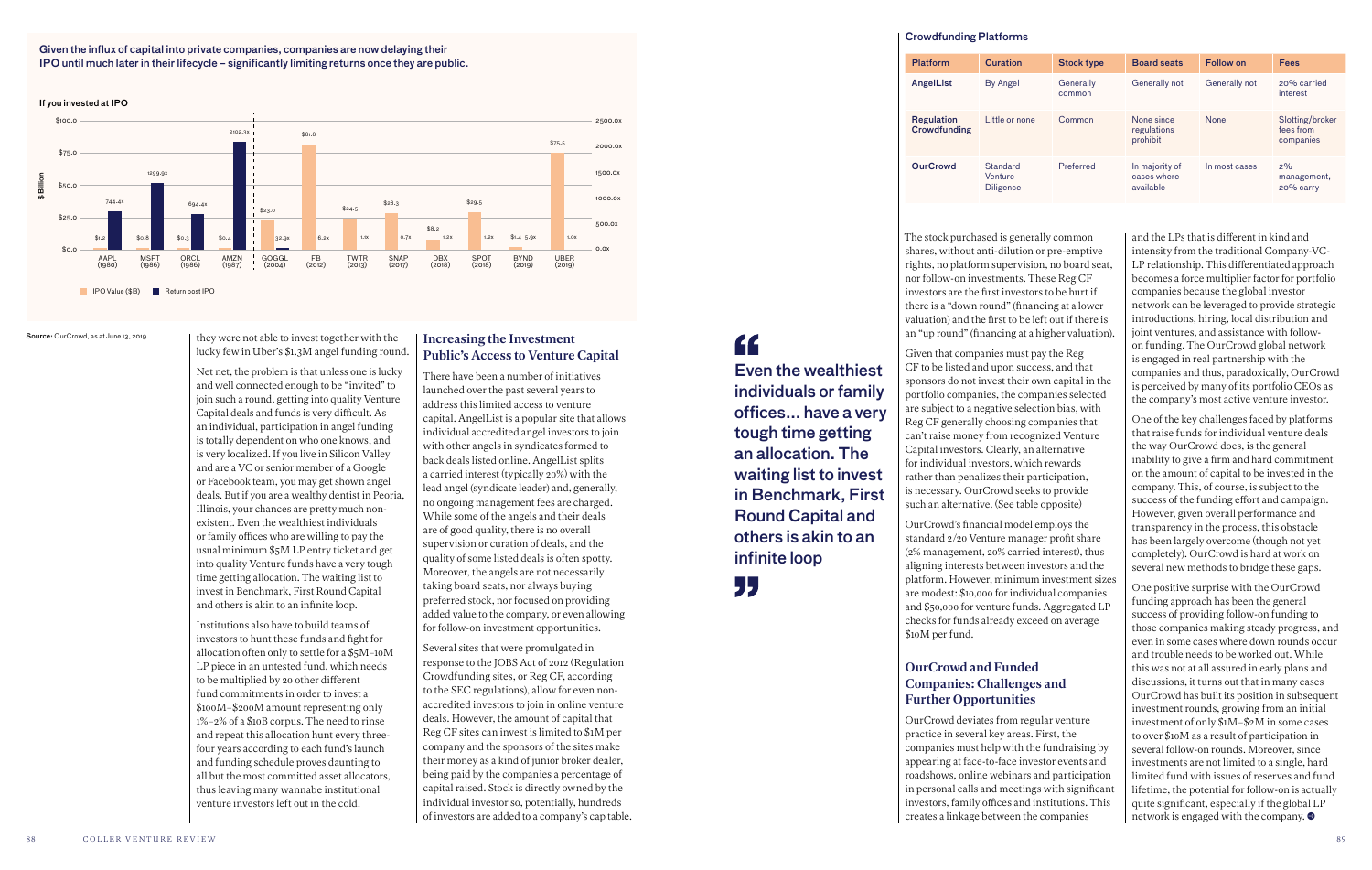OurCrowd is also different in its approach to Corporate Venture partners that are registered on the platform in order to engage with portfolio companies; perform Proof-of-Concept testing (POCs); and even contract for paid scouting and other innovation services, including Corporate VC as a service. Over 1,000 multinationals are registered on the platform, thus providing additional value to the portfolio companies and funds.

OurCrowd is both a direct investor in companies and in funds and, therefore, also has a different scale than most Venture organizations. These funds are either built by teams hired by OurCrowd, or as theme- or strategy-driven portfolios selected from among its direct investments, or as partnerships built with other venture funds that allow OurCrowd to invest as an LP in their funds. Leading funds such as USVP, Maniv, Proof, OXX, and others have received significant LP funding from OurCrowd. The ability to choose from a menu of leading Venture Capital funds, which at any given time includes five or more that are currently funding, is a unique offering to both individual and institutional investors who are writing checks and making commitments ranging from \$50,000 to many millions of dollars. The fact that there is no "fund of funds overage" (a standard additional 1% management fee and 10% carried interest fees tacked onto the  $2/20$  model in most fund of funds) is unique and allows OurCrowd investors to build their own diversified venture fund portfolios.

## Looking into a More Democratized Future

The key factor that will ultimately make or break democratization of Venture Capital is performance. Can the new platforms bringing new investors to the asset class deliver the results needed to justify the inherent risk and illiquidity of venture investments? While it is still early and much work and analysis need to be done, OurCrowd's initial results are promising.

Overall performance in certain key performance criteria such as DPI (distributions as a function of paid-in capital) are already exceeding top-quartile benchmarks from Cambridge Associates. For the sake of analysis, we looked at all investments in company SPVs in aggregate as threeyear funds (2013 and 2016 funds) and both exceed the DPI measurement needed to enter the coveted top-quartile cohort.

Moreover, performance is improving over time as the model continues to prove it can deliver for companies and investors. Earlier company cohorts in the 2013/2014 time frame were not the best performers, but the quality of deal flow has improved markedly as value is added consistently to the portfolio and performance is delivered for investors. Analysis of the performance of "completed investments," including all exits and write-offs, shows dramatic improvements since inception.

OurCrowd has launched a fund called OC 50, which is a kind of Venture Index fund consisting of a portfolio of 50 different companies. For each \$50,000 fund increment, an equal amount of \$1,000 per company was invested in a multi-vector diversification strategy. The 2017 vintage portfolio was invested across sectors, stages (from early to late), and geographies. The performance to date has been striking with five exits (two from Israel, two from the U.S., and one from Canada) and top performance across several key metrics.

This kind of performance is bringing attention from institutions that now wish to broadly distribute these products to their clients who otherwise have no access to the Venture Capital asset class. On Oct 16, 2019, Stifel, a leading U.S. diversified financial group that is the 7th largest U.S. broker dealer and has the country's largest equity research platform, announced a strategic deal with OurCrowd.





## OurCrowd's Returns based on 51 concluded investments (i.e.: Exits & Write-offs) – IRR

| Year                  | Net IRR | <b>Gross IRR</b> |
|-----------------------|---------|------------------|
| Vintage:<br>2015-2016 | 12.9%   | 22.2%            |
| Vintage:<br>2017-2018 | 282.8%  | 355.2%           |
| Grand total           | 32.6%   |                  |

Returns have been calculated internally by OurCrowd, based on IPO prices as at 6.30.19, and have not been independently audited.

# About the Author

Jonathan Medved is a serial entrepreneur, one of Israel's leading high tech venture capitalists, and was named one of the world's "50 most influential Jews" by Jerusalem Post.

Medved is the founder and CEO of OurCrowd. He was the co-founder and former CEO of Vringo; the founder and general partner of Israel Seed Partners; a founder and executive VP of marketing and sales at MERET Optical Communications, Inc.; executive VP of marketing and sales at Accent Software.

Medved has served on the Boards of Ma'aleh Film School, Michael Levin Lone Soldier Center, Artists and Musicians for Israel, Bnai David Eli, and served on the Board of Governors of the Jewish Agency and the Jerusalem College of Technology.

Medved is a frequent guest and commentator on television and was featured in several documentary movies. His writing has appeared in the Wall Street Journal, USA Today, The Jerusalem Post, and Townhall.com.

The deal includes an investment in OurCrowd and a decision to distribute OurCrowd products to its over 1 million clients through the firm's 2,200 financial advisors. This is the first time a major U.S. financial institution has announced an intent to broadly distribute Venture Capital products and will have major ramifications on both OurCrowd's business and reach, as well as the broader financial markets. It seems that the democratization of access to

Venture Capital is already taking shape. Let us hope that these are the first of many moves that will allow broader and successful access to Venture Capital among both institutions and the individual investor. The advantages to these investors, as well as to the companies they invest in, will be a game changer.

# "

Looking forward, I think you're going to see a whole bunch of initiatives to bring more and more people into the asset class.

55

The OurCrowd Global Investor Summit 2019